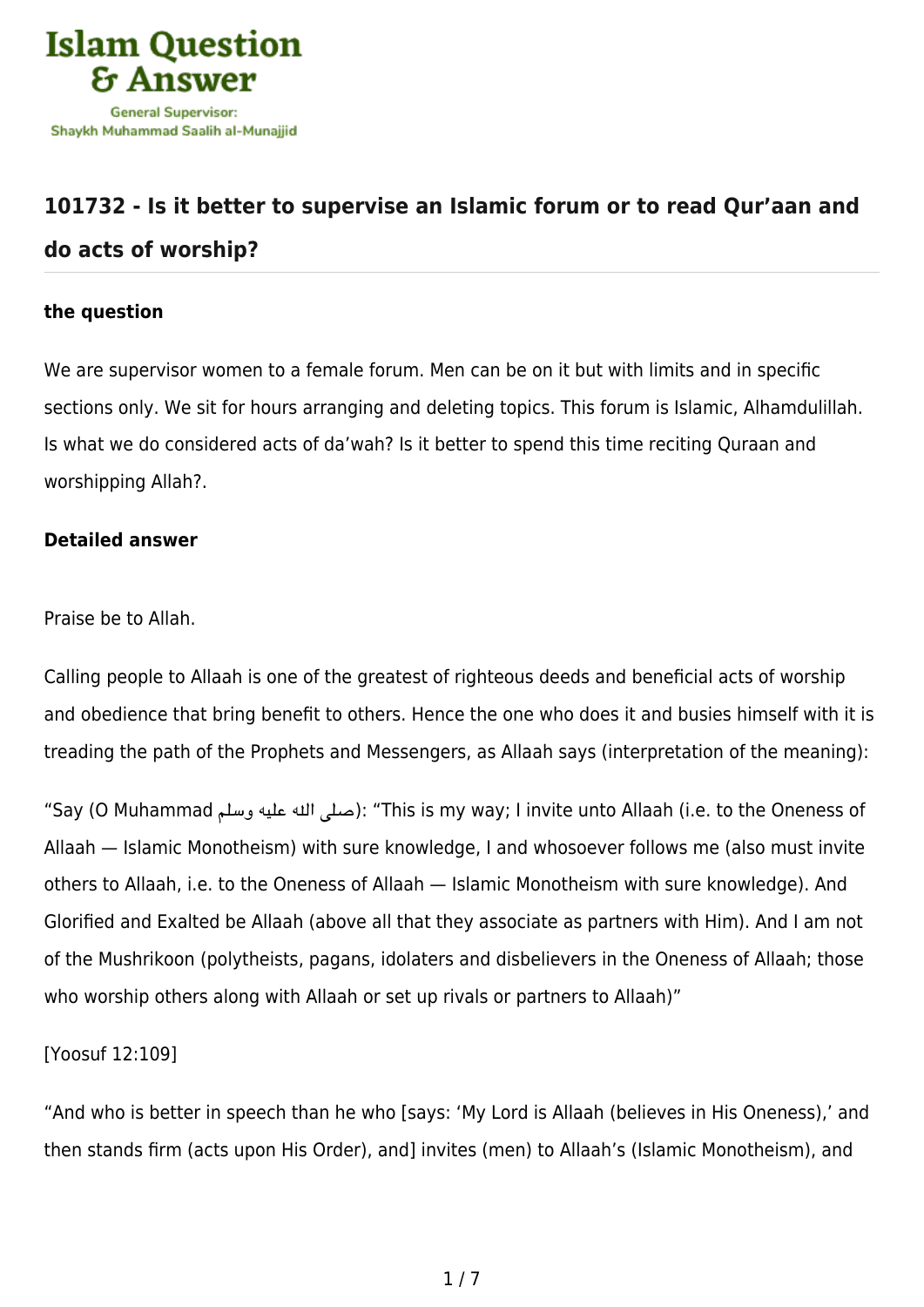

does righteous deeds, and says: 'I am one of the Muslims'"

[Fussilat 41:33]

Many texts in the Qur'aan and Sunnah enjoin da'wah or calling people to Allaah, such as the hadeeth in which the Prophet (peace and blessings of Allaah be upon him) said: "Whoever calls others to guidance will have a reward like that of those who follow it, without that detracting from their reward in the slightest" Narrated by Muslim (3674).

And he (peace and blessings of Allaah be upon him) said: "Allaah, His angels and the inhabitants of heaven and earth, even the ant in its hole and the fish, send blessings on the one who teaches the people good." Narrated by al-Tirmidhi (2685); classed as saheeh by al-Albaani in Saheeh al-Tirmidhi.

The ways of calling people to Allaah are many and various, such as speaking directly, in khutbahs (sermons), speeches and lectures, or on tapes; and by writing in letters, publications and on forums.

That includes setting up useful forums and supervising them, and directing their members and commenting on their articles and contributions. All of these are ways of calling people to Allaah and teaching the people good.

Indeed these forums have become a prominent means of teaching, guiding, calling people to Islam and enjoining what is good and forbidding what is evil, and those who are in charge of them will have a great reward, according to their intentions, actions and efforts.

Based on this, you should seek reward with Allaah for the time that you spend in following up on these participants and commenting on them and guiding them, but you should be careful not to let that distract you from things that are more important and beneficial, such as looking after your husband and children, acquiring shar'i knowledge, regularly reading Qur'aan and reciting wird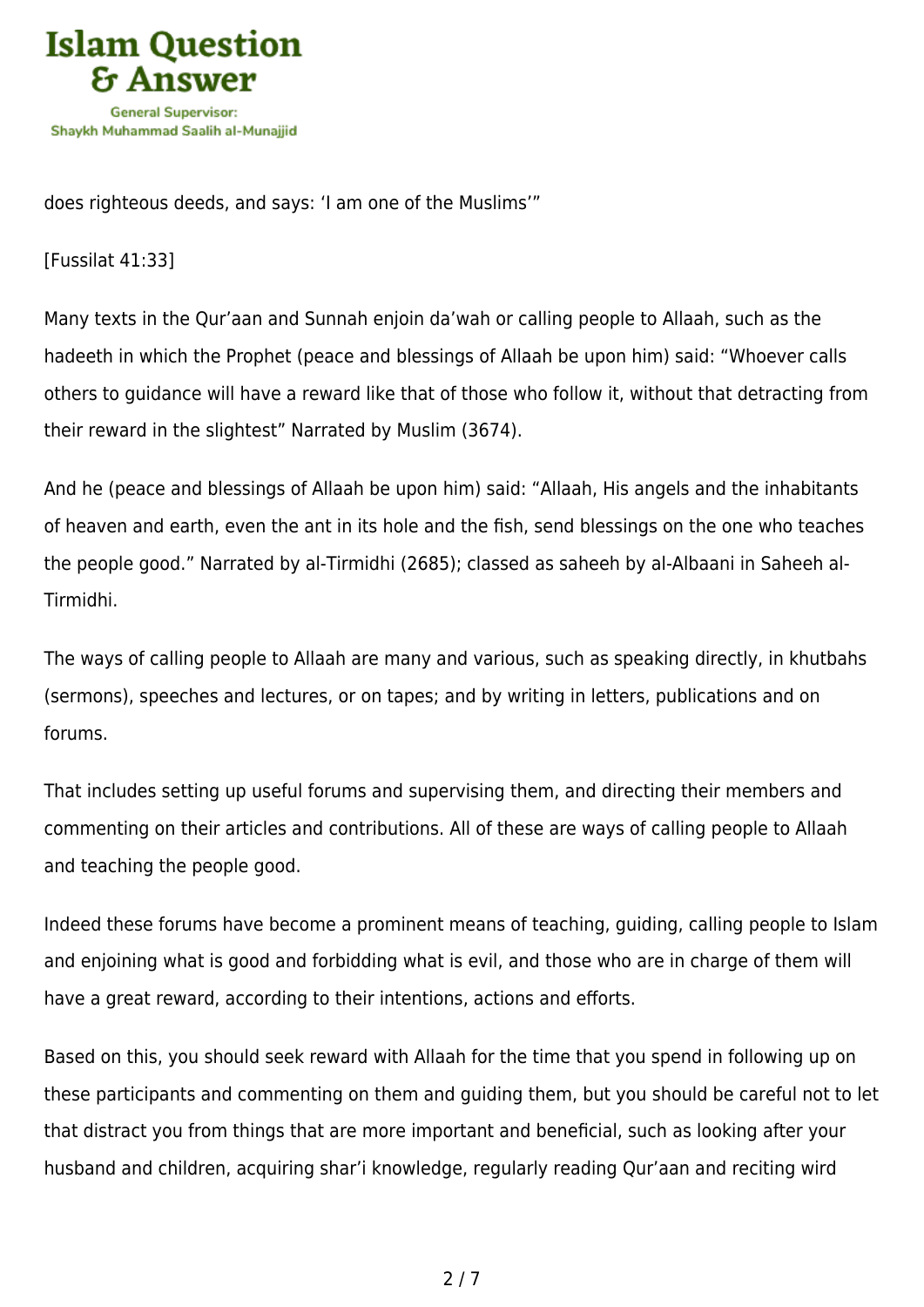

(dhikr), because some people become distracted by forums from doing more important things and greater acts of worship. Fiqh means understanding priorities and giving precedence to that which is more important.

How wonderful it is when a person manages to have a share pf every kind of booty, so he has a share of this and of that, and he pays attention to that which will benefit him and others, and he strives to improve himself in terms of knowledge and action, and he spends some of his time to benefit others and call them to Islam and guide them, so he does not let one duty distract him from another, or let one good thing keep him from doing another. Hence Allaah causes his words to be effective and his advice to be beneficial, because he has accompanied his words with actions, and his slogan is: "I wish not, in contradiction to you, to do that which I forbid you. I only desire reform to the best of my power. And my guidance cannot come except from Allaah, in Him I trust and unto Him I repent" [Hood 11:88].

Taking care of oneself requires proper understanding and wisdom, so a person should take advantage when he had energy and is able to focus and make the most of his time. So sometimes he reads Qur'aan and does a lot of naafil acts of worship, and sometimes he attends circles and classes or studies books of knowledge, and sometimes he goes to forums and supervises them. The best kind of worship is that which one feels inclined towards and feels at ease with it when there is a need for it.

Ibn al-Qayyim (may Allaah have mercy on him) wrote some useful words about priorities with regard to acts of worship, and we will quote some of it. For example he said: "… The same applies to the person's state of mind. When he is in the state of mind that helps him to achieve the purpose for which he was created, then that state of mind is much nobler than any other. And the same applies to actions. Any action which helps him to get closer to the purpose for which he was created is better than any other. Hence prayer and jihad are among the best of deeds because they bring one closer to that aim, and this is how it should be, because the closer a thing is to the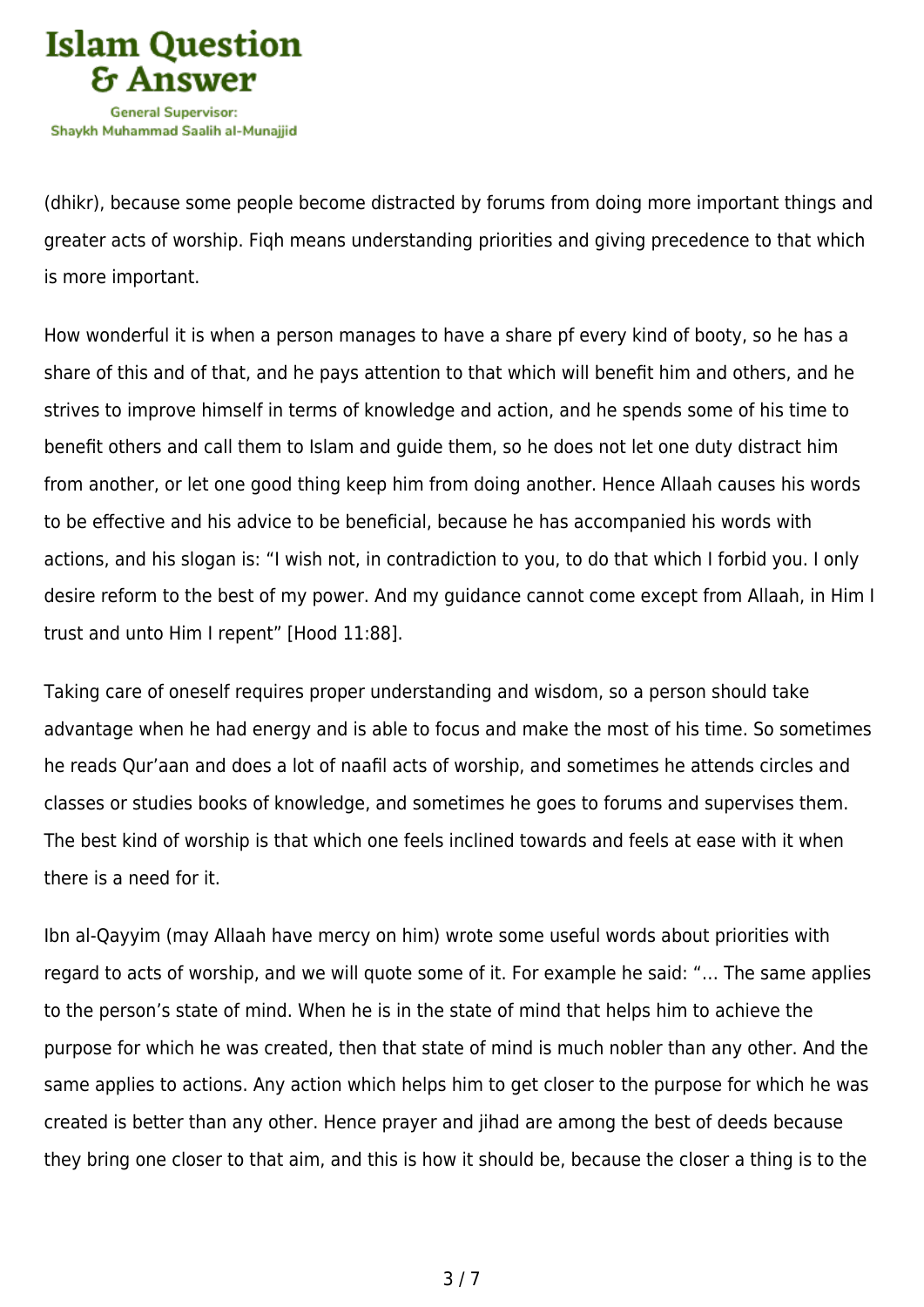

Shavkh Muhammad Saalih al-Munaiiid

goal the better it is than that which is far away from it. The action which prepares the heart and mind to know Allaah and His names and attributes, and to love Him, fear Him and put one's hopes in Him is better than that which is not like that. If a number of deeds have this quality in common, then the best of them is that which brings one closest to this goal. Hence acts of worship have this goal in common, so they are required for the sake of Allaah and sins have in common the fact that they block the heart and prevent it from reaching this goal, so they are forbidden. The effect of acts of worship and sins depends on their degree. This is something to which attention must be paid, which is that a particular deed may be better for one person than another.

For example, in the case of a rich man who has acquired much wealth and is reluctant to spend of it, his giving charity is better for him than spending the night in prayer (qiyaam al-layl) and observing naafil fasts by day.

In the case of a brave man who can strike fear into the enemy's heart with his whip, his spending an hour in the ranks and fighting against the enemies of Allaah in jihad is better than Hajj, fasting, giving charity or doing naafil acts of worship. In the case of a scholar who knows the Sunnah, halal and haraam, and the ways of good and evil, his mixing with the people and teaching and advising them about their religion is better than his withdrawing and spending his time in prayer, reading Qur'aan and tasbeeh. End quote from 'Uddat al-Saabireen, p. 93.

## He also said:

The best act of worship is striving to please the Lord at all times by doing whatever is suited to that time and expected for it. The best act of worship at times of jihad is jihad, even if that means forsaking regular naafil actions such as praying qiyaam at night and fasting by day, or even if it means not offering the obligatory prayers in full as one does at times of peace and security.

The best act of worship when a guest comes is fulfilling his rights and taking care of him rather that reciting the mustahabb wird. The same applies to fulfilling the rights of one's wife and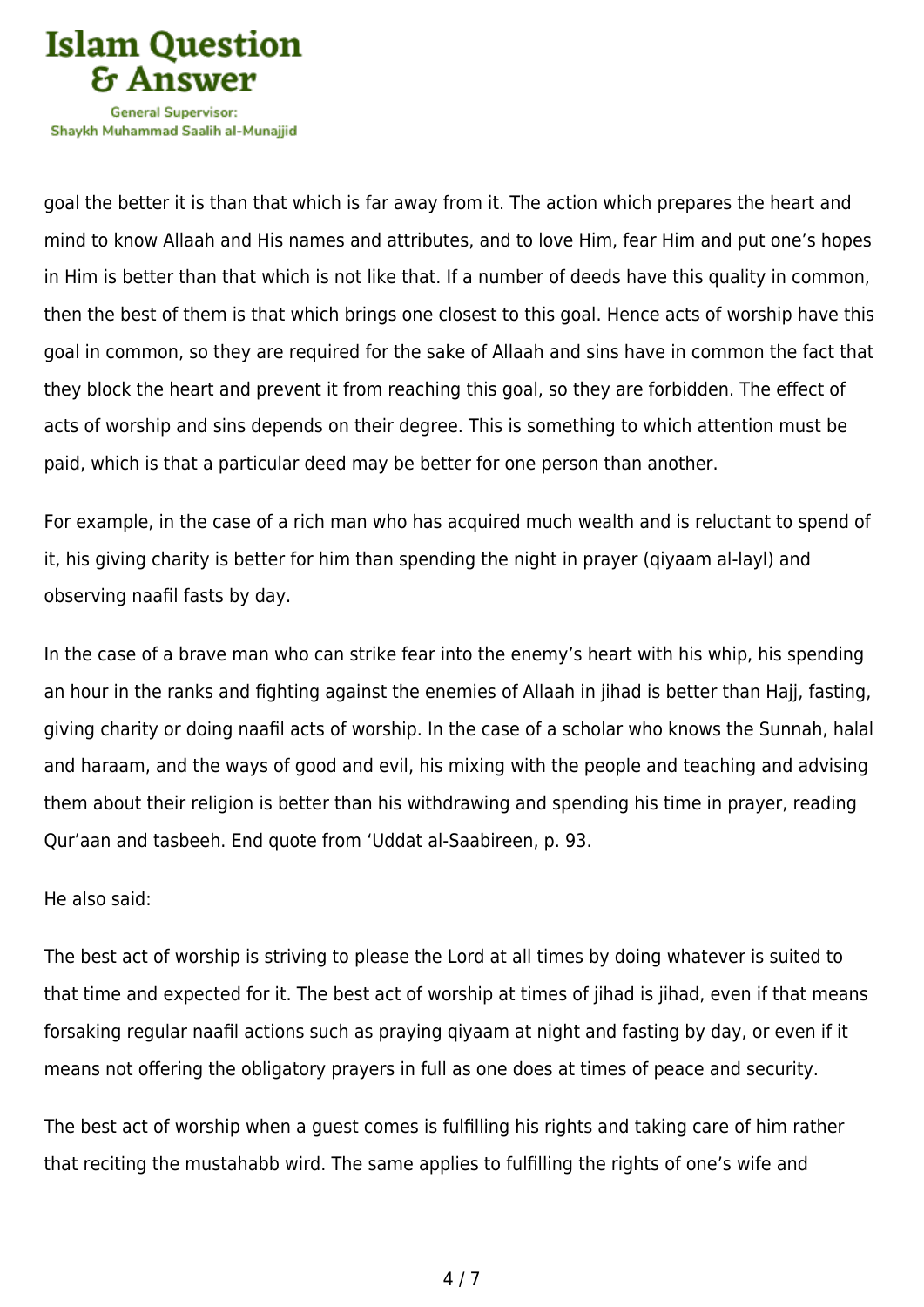

children.

The best act of worship at the time before dawn is to occupy oneself with prayer, Qur'aan, du'aa', dhikr and asking for forgiveness.

The best act of worship when guiding the seeker of knowledge and teaching the ignorant is to focus on teaching them.

The best act of worship at the time of the adhaan is to stop what one is doing of wird (dhikr) and respond to the muezzin.

The best act of worship at the time of the five daily prayers is to strive sincerely to perform the prayers in the best possible manner, and to hasten to pray when the time for prayer begins. Going out to the mosque even if it is far is better.

The best act of worship at times when someone needs help is to use one's position, physical capabilities and wealth to help him and to answer his call, and to give that precedence over reciting your wird and staying alone.

The best act of worship at times of reading Qur'aan is to when one's mind is focused and one is in the right frame of mind to ponder its meanings and understand it, until it is as if Allaah is addressing you, so you can focus on pondering it and understanding it and resolving to implement its commands more than a person would focus if he received a letter from the ruler.

The best act of worship when standing in 'Arafah is to focus on beseeching Allaah, du'aa' and dhikr, and not to fast which would make one too weak to focus on that.

The best act of worship during the first ten days of Dhu'l-Hijjah is to do a lot of acts of worship, especially reciting takbeer ("Allaahu akbar"), tahleel ("Laa ilaaha ill-Allaah") and tahmeed ("alhamdu Lillaah"). This is better than jihad for the one for whom jihad is not an individual obligation.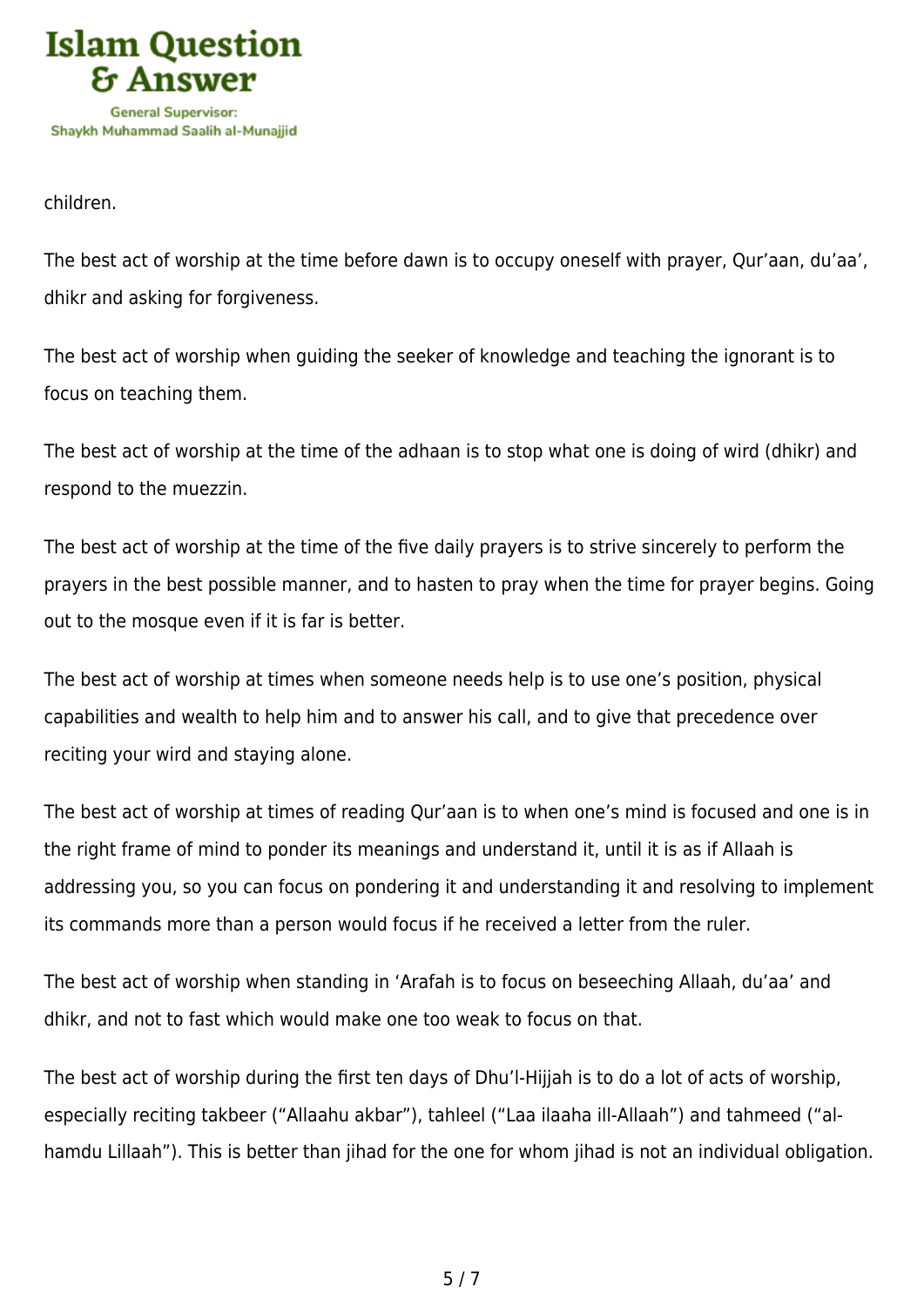

The best act of worship during the last ten days of Ramadaan is to spend a lot of time in the mosque, and to be alone and observe i'tikaaf without mixing with people and being distracted by them. It is even better than focusing on teaching them knowledge and Qur'aan according to many scholars.

These are the people whose worship Allaah in every sense of the word; other people worship Him in a limited sense (i.e., the people who are mostly focused on one type of worship, such as qiyaam al-layl or reading Qur'aan or fasting). When one of them stops doing the kind of worship that he is attached to, he feels as if he is falling short and has stopped worshipping, so he worships Allaah in just one way. But the one who worships in every sense of the word is not more inclined to one type of worship than another, rather his aim is to seek the pleasure of Allaah wherever it lies.

So his worship is based on that, and he keeps moving through different stages of worship, and every time he strives to reach a certain status, he keeps himself busy with that, until he sees another level that he wants to reach, so he persists in that until the end of the course. So if you see the scholars you will him with them, and if you see the worshippers you will see him with them, and if you see the mujaahideen you will see him with them, and if you see those who remember Allaah you will see him with them, and if you see those who give charity and do good you will see him with them, and if you see those whose hearts are devoted to Allaah you will see him with them. This is the one who worships Allaah in every sense of the word, who is not restricted by one type in exclusion to others, and his actions are not based on what he is inclined towards and what he finds pleasure in, rather he chooses the act of worship that pleases Allaah most, even if his joy and ease may be in some other act of worship. This is the one who truly fulfils the meaning of Iyyaaka na'budu wa iyyaaka nasta'een ("You (Alone) we worship, and You (Alone) we ask for help (for each and everything)" [al-Faatihah 1:5]). End quote from Madaarij al-Saalikeen (1/88).

To sum up: Supervising this forum is a kind of calling people to Allaah, so you should not give it up,

6 / 7